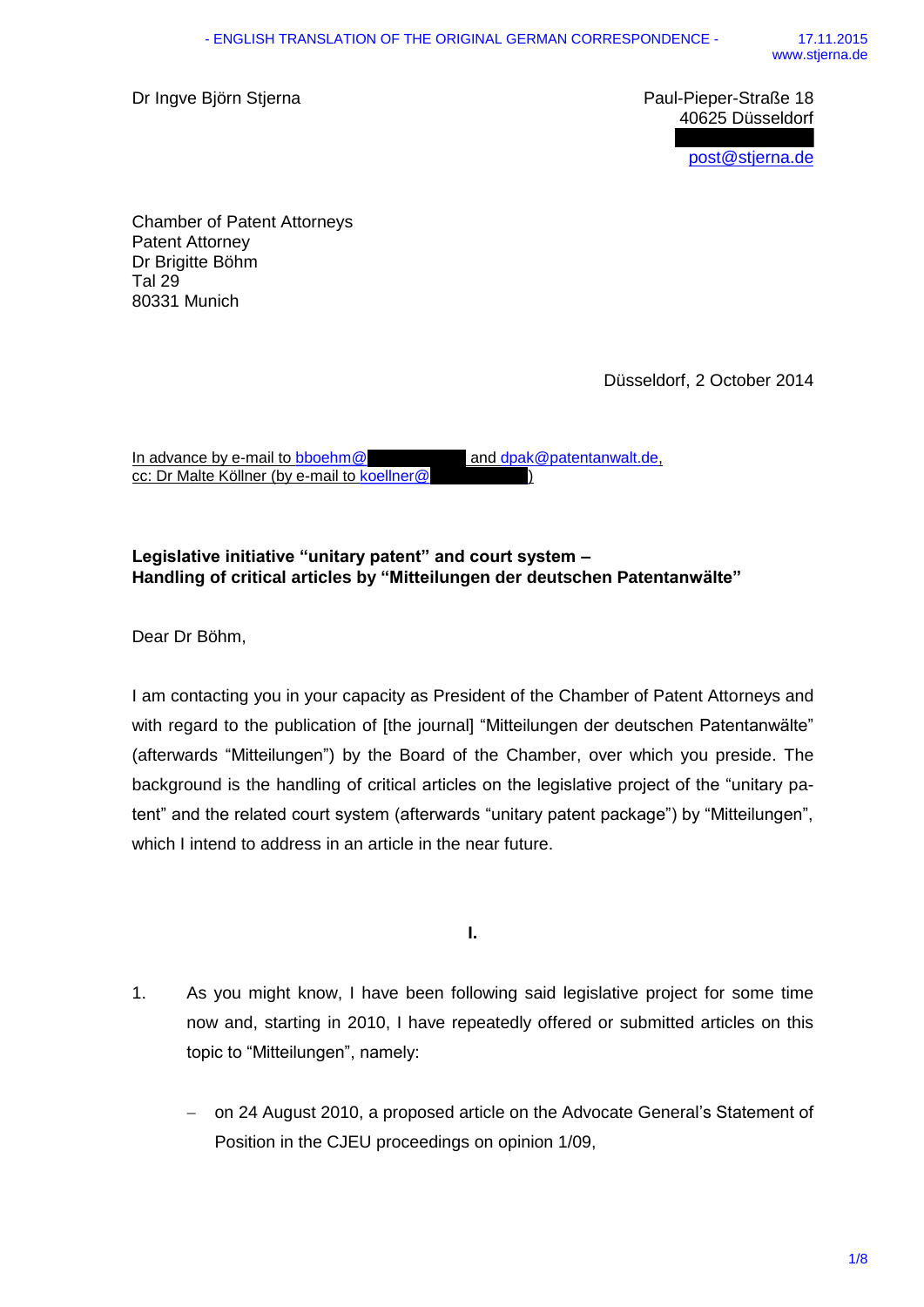- on 24 March 2011, the article "The opinion 1/09 of the CJEU Planned EU patent court system is incompatible with EU law",
- on 1 June 2011, a proposed article on the position of the European Commission as regards the next steps after opinion 1/09,
- on 2 January 2013, the article "The deliberations on the "unitary patent" and the related court system - On the way to disaster",
- on 12 March 2014, the two articles "The sub-sub-suboptimal compromise of the EU Parliament" and "Law-making in camera", and recently,
- on 28 August 2014, the article "The oral hearing on Spain's actions at the CJEU".

Accepted for publication and printed were only the article submitted on 24 March 2011 (published in Mitt 2011, 213 ff.) and the one submitted on 2 January 2013 (published in Mitt 2012, 54 ff.). A publication of the other mentioned articles was refused or, as to the two suggested articles, it was indicated that there was no interest in a publication.

2. As a reason for the rejection of the articles, the editorial office repeatedly told me that "Mitteilungen" would usually not report on ongoing legislative processes, but only on the "final law", because "*Otherwise, it might cause confusion to the readers".* As a reason for the rejection of the two articles submitted on 12 March 2014 I was told that the legislative procedure underlying the "unitary patent package" had indeed *"gone badly",* but that now, there was a primary interest in articles on how to cope with the compromise solution found. As the reason for the rejection of my recent article on the oral hearing on Spain's nullity actions against the two European regulations on the "unitary patent" before the CJEU, I was told that "Mitteilungen" would, in general, not report on ongoing court proceedings, since one did not want to provide to the readers information that might later on turn out to be incorrect. There would be a "general policy" of the editorial office and the publishers *"not to publish about ongoing proceedings and legislation, as far as possible"*. Exceptions to this principle would rarely be made.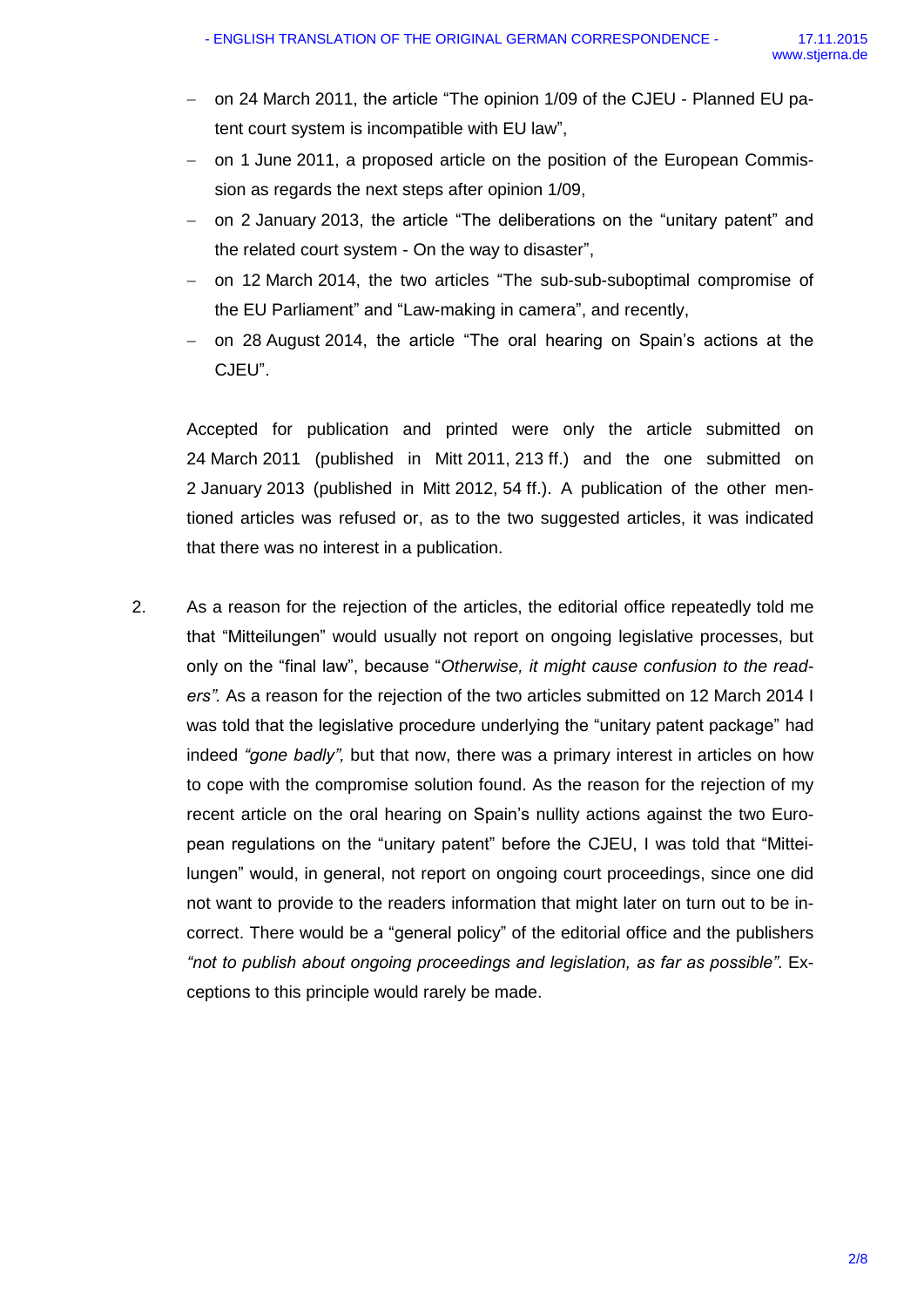**II.**

- 3. As mentioned at the beginning, I intend to discuss the mentioned experiences in an article and I would hereby like to give the publishers of "Mitteilungen" the opportunity to comment on the described events. In particular, I would be interested in their position on the following questions:
	- (1) The articles I submitted or or suggested were repeatedly rejected with the explanation that there was a "general policy" at "Mitteilungen" to "usually" not report on ongoing legislative or court proceedings. Do the publishers not think that the readers of "Mitteilungen" have a legitimate interest in being informed about all circumstances and developments that are relevant for their professional activities in a comprehensive and unbiased manner? Would the relevance of the "unitary patent package" for the professional activities of many readers not only justify, but actually require a deviation from said principle?
	- (2) What is to be understood by a "confusion of the readers" which as the editorial office repeatedly indicated to me – was to be avoided? Do you not think that a selection of contents being performed on such basis amounts to patronizing of the readers, apart from of the arbitrariness of such criterion?
	- (3) My impression is that articles adopting a critical position on the topic of the "unitary patent package" are no longer published in "Mitteilungen" for that reason alone and regardless of their substantial validity at least since the beginning of 2012, when my article was published in Mitt 2012, 54 ff. What is the reason for that?
	- (4) Diversity of opinions is a basic element of a democratic political system. Do the publishers not think that a diversity of opinions should be cultivated also and in particular in publications such as "Mitteilungen"? Should this not include providing room to critical voices as to enable the readers to form their own opinion, especially in relation to competing attitudes?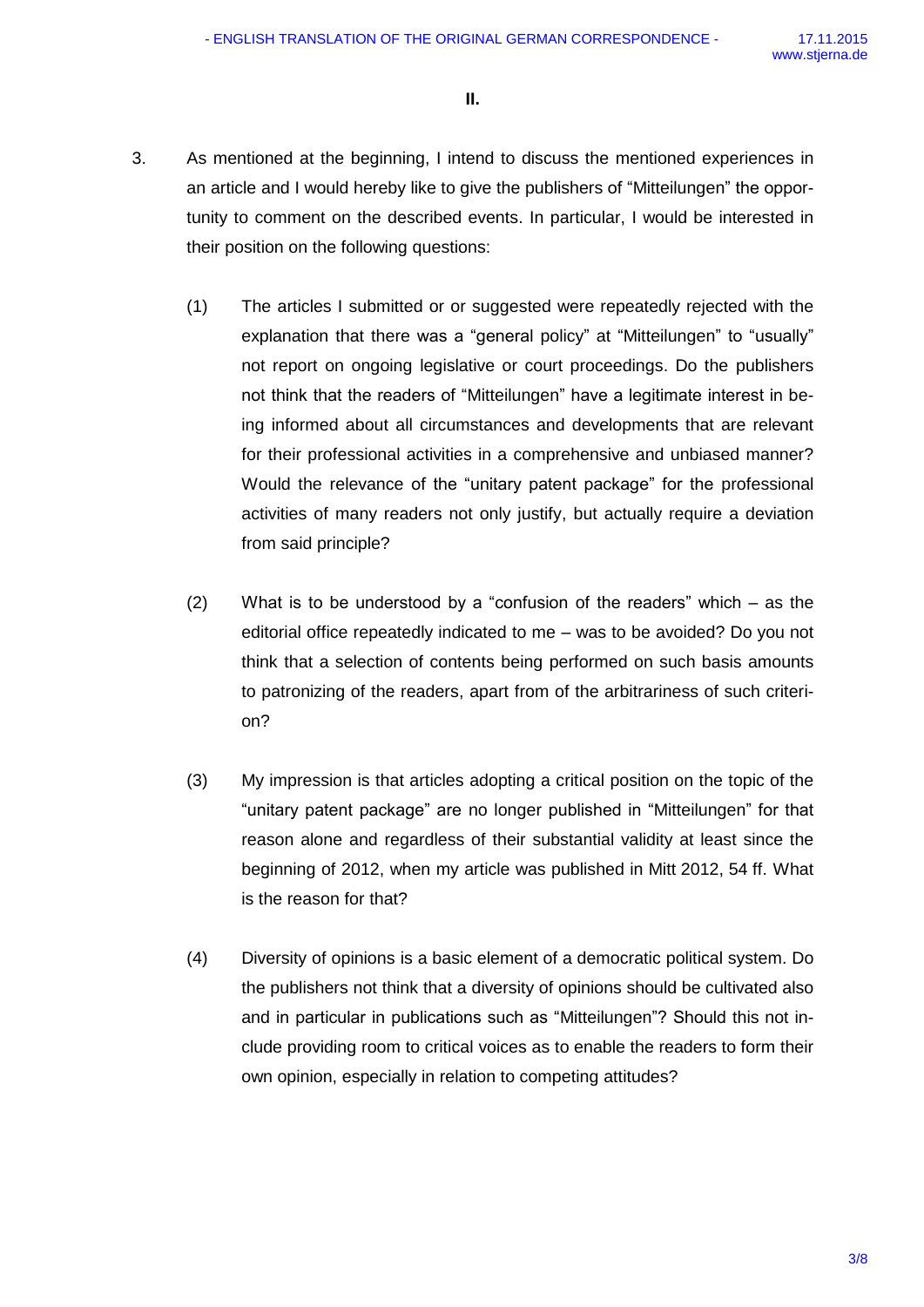I would be glad if you could let me know the publisher's position on the handling of critical articles in relation to the "unitary patent package" by "Mitteilungen" and in particular on the aspects raised in the above questions, so that it can be duly taken into account in my publication.

With kind regards

Dr Ingve Stjerna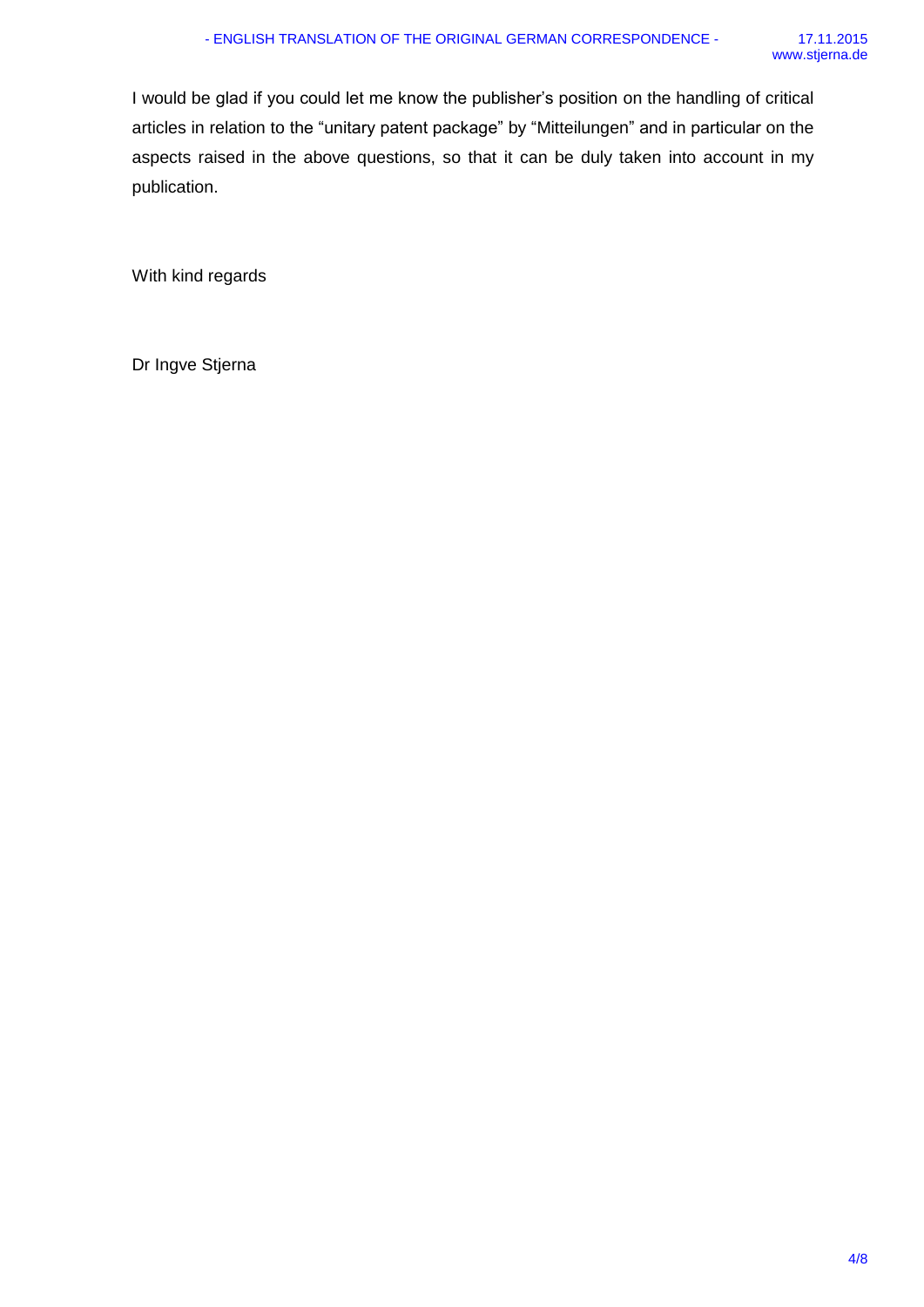

Abteilung IV des Vorstands

Herrn Rechtsanwalt Dr. Ingve Björn Stjerna, LL.M. Paul-Pieper-Straße 18 40625 Düsseldorf

Ihr Zeichen

Unser Zeichen N/43

Datum 13.10.2014

## **Publication in Mitteilungen**

Dear Dr Stjerna,

For reasons of competence, President Dr Böhm has referred your letter of 2 October 2014 to me. We have followed with interest your different articles on the "unitary patent" and the court system which you kindly sent to us and have, as you mentioned yourself, published two of the articles in Mitteilungen.

However, as we have informed you already, the focus of publication in "Mitteilungen" is on decisions and articles dealing with current case law and the present legal situation. As the publisher of "Mitteilungen", the Board considers the main task to be the information, in particular of the patent attorneys, about circumstances which can be relevant for their professional activities as well as for the exchange of opinions on such topics.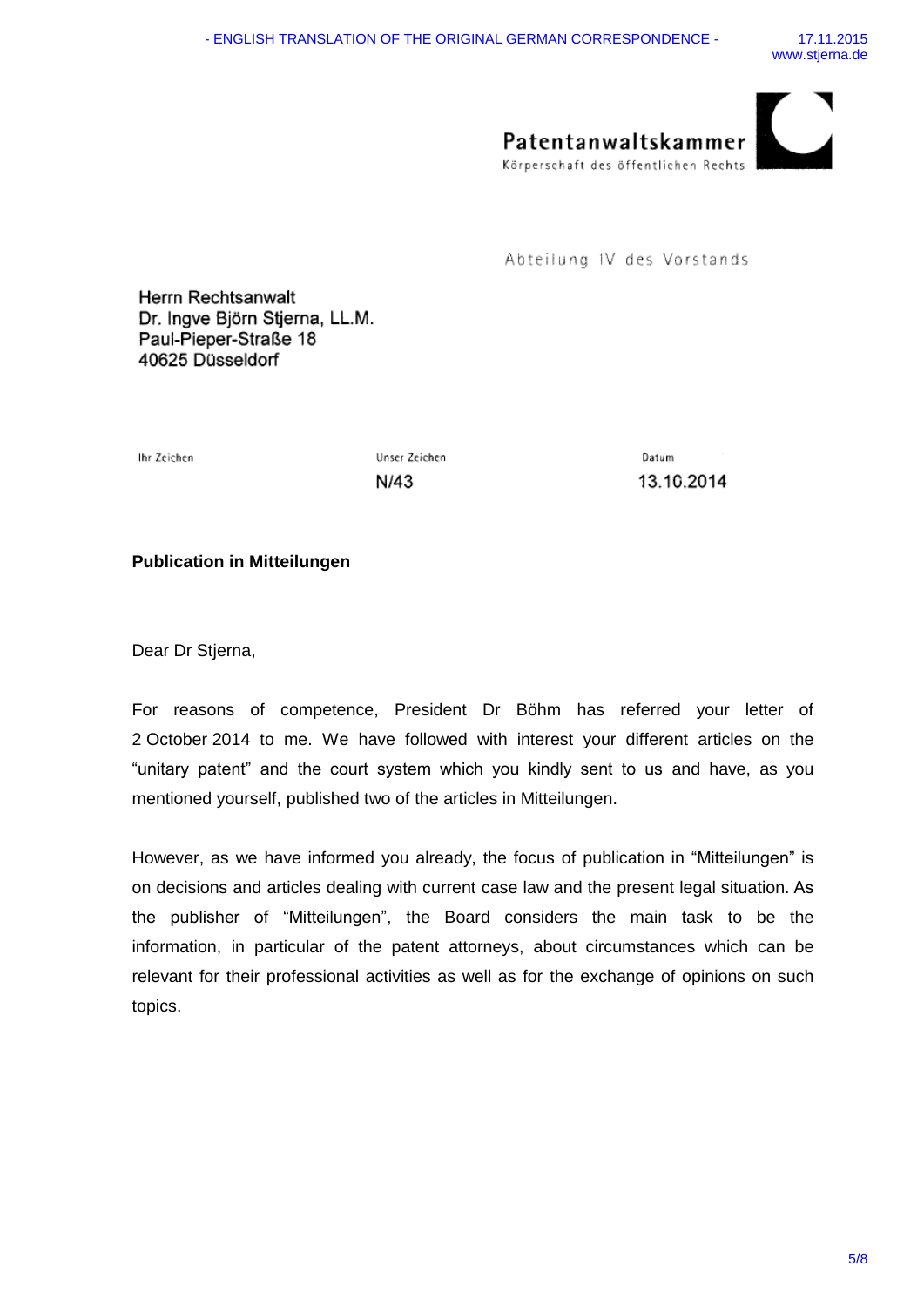Please understand that we did not publish in "Mitteilungen" all the six articles you submitted, since we also wanted to give other authors the opportunity for publication and since "Mitteilungen", which address the legal practitioner, have other priorities.

In you have any queries, please do not hesitate to contact us.

With kind regards

Prof. Dr Dr Uwe Fitzner Chairman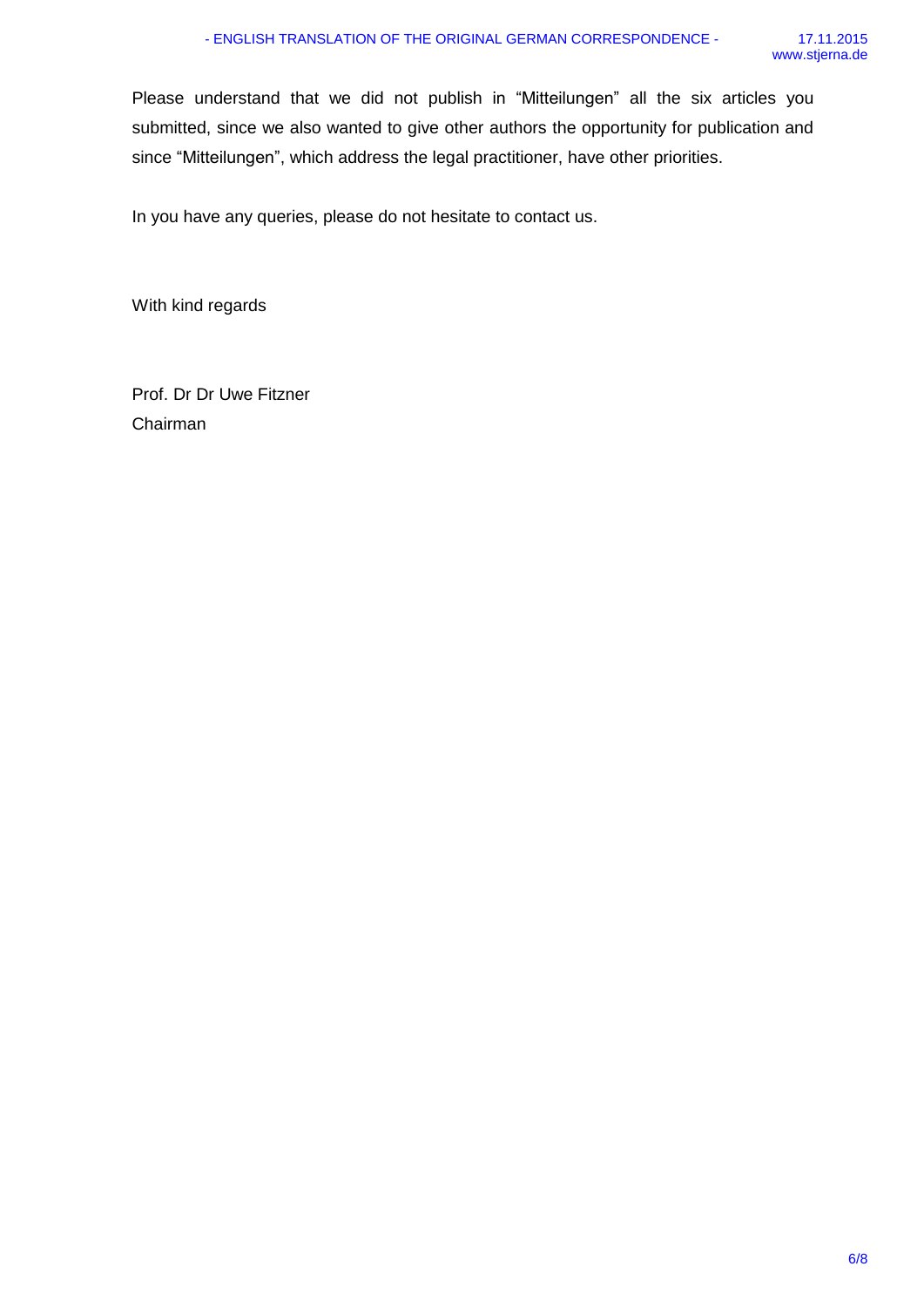Dr Ingve Björn Stjerna Paul-Pieper-Straße 18

40625 Düsseldorf

[post@stjerna.de](mailto:post@stjerna.de)

80331 Munich Chamber of Patent Attorneys Board Division IV Patent Attorney Prof. Dr Dr Uwe Fitzner Tal 29

Düsseldorf, 17 October 2014

| In advance by e-mail to bboehm@              | and dpak@patentanwalt.de |
|----------------------------------------------|--------------------------|
| cc: Dr Malte Köllner (by e-mail to koellner@ |                          |

## **Legislative initiative "unitary patent" and court system – Handling of critical articles by "Mitteilungen der deutschen Patentanwälte", your letter of 13 October 2014**

Dear Prof. Fitzner,

Thank you very much for your letter of 13 October 2014. In it, you informed me that the issues raised in my letter of 2 October 2014 fell within the competence of the Board which is your responsibility, which is why it was forwarded to you to be answered.

4. The content of your answer is surprising. Without going into the aspects I explained, in particular the questions raised, you inform me that "Mitteilungen" published primarily decisions as well as articles dealing with current case law and the *"present legal situation"*. The publishers would see as the main purpose of "Mitteilungen" the information, in particular of the patent attorneys, about circumstances might have relevance for their professional practice and the respective exchange of opinions. It would not have been possible to accept all of the articles referred to in my said letter for publication as you also wanted to give *"other authors the opportunity for publication"*, apart from the fact that "Mitteilungen", due to its practice orientation, had *"other priorities"*.